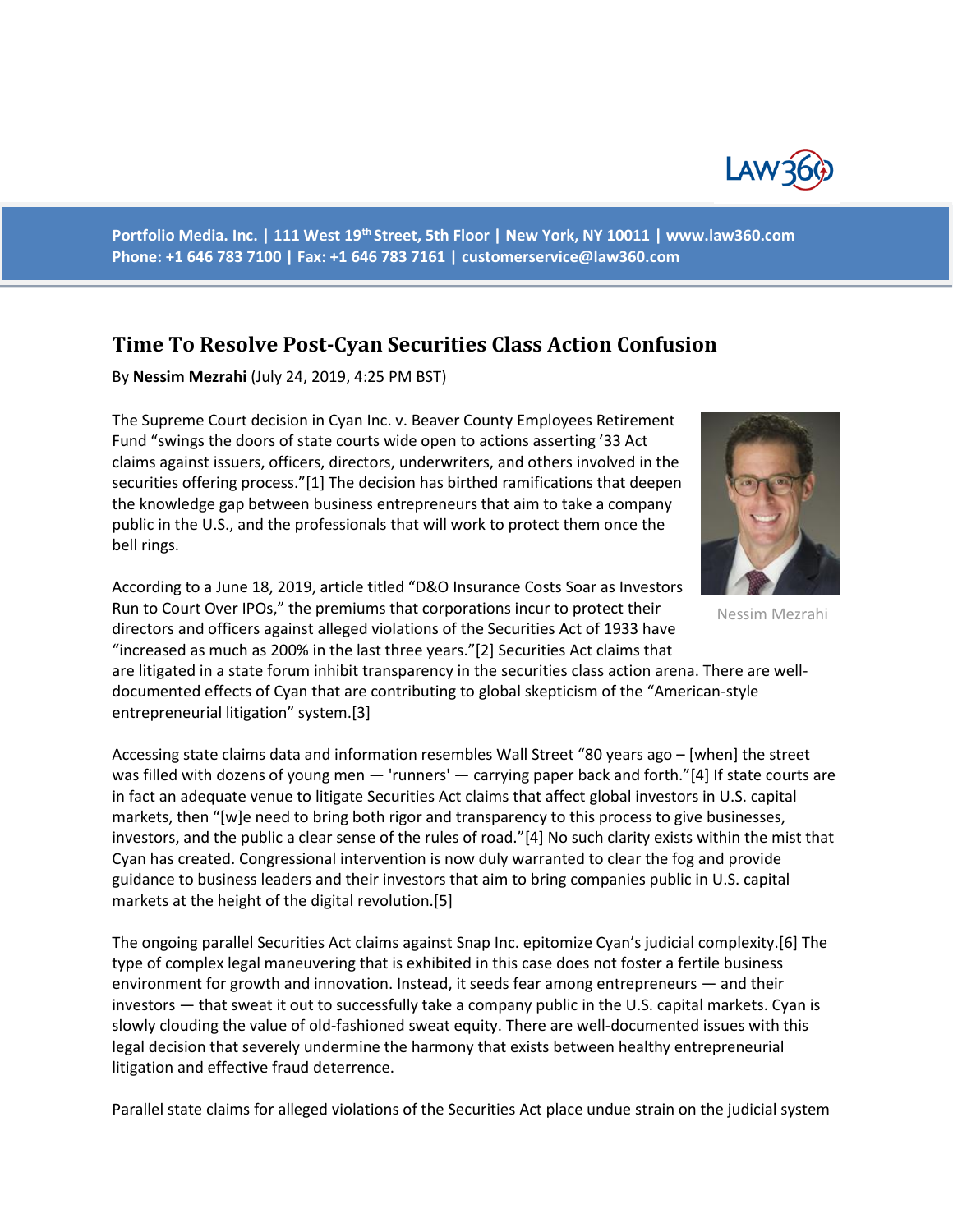and devalue the efficacy of the class action mechanism in the U.S. For example, the approval of a proposed lead plaintiff in a state claim may require individualized inquiry from proposed class members in a parallel federal claim. Any requirement of individualized inquiry in either of the proposed federal or state classes of allegedly defrauded investors will render them uncertifiable. "Carving out" a subclass in a state claim to avoid individualized inquiry in the parallel federal claim would lead to "[f]ractured class actions [that] not only waste judicial resources and unduly burden defendants, but can harm absent class members as well."[7]

The well-established methodology for estimating aggregate damages in securities class actions that allege violations of Section 11 of the Securities Act is straightforward. Maximum recoverable damages for a proposed class of allegedly defrauded investors are equal to the difference between the purchase price at the initial public offering (or secondary public offering) and the price when the class action was filed.[8] With Cyan now in play, multi-forum and parallel actions for alleged violations of the Securities Act present at least five Section 11 damages issues that complicate how allegedly defrauded IPO (and SPO) investors will attain equitable redress.

First, a uniform methodology for estimating aggregate damages for proposed classes in parallel Securities Act actions that are filed in federal and state court is very likely inapplicable due to different and potentially overlapping class definitions.

Second, given different filing dates of the parallel actions, the applied estimation of the number of shares that were purchased in connection with the IPO (or SPO) and retained at the time of the filing, is based on speculative techniques that may not conform with established Section 11 damages methodologies at the federal court level. At some point in the litigation life cycle, the qualified damages experts for each of the appointed lead plaintiffs of the corresponding classes (or subclasses), will be required to provide an independent calculation that estimates the number of outstanding shares that were not purchased in the aftermarket and are retained at the time when the claims were filed. There is some probability that the estimated recompense for some class members will be at the expense of investors in a different certified class (or subclass).

Third, no uniform standards exist at the federal or the state court level that specifically indicate the number of trading sessions that can elapse once the allegedly damaged — and newly minted — shares are no longer traceable to the IPO (or SPO).

Fourth, quantifying the effects of negative causation has material implications to differing damages methodologies between federal and state claims because the corresponding pleading requirements for each are distinctly different. Controlling for negative causation requires breaking the class period time frame into separate intervals that are related to the trading sessions that correspond with the alleged corrective disclosures. A Securities Act claim that does not account for negative causation in the estimate of maximum recoverable damages may be terminated based on established case precedent at the federal court level.[9]

Fifth, the estimation of artificial inflation that is alleged to be embedded in stock price may overlap and create conflicting recoveries for investors from different proposed classes (or subclasses). As a result, any state court judge tasked with settlement approval will be faced with significant challenges in accepting a plan of allocation that is equitable for investors in the certified classes. Parallel and multiforum Securities Act claims present observable Section 11 damages issues that may complicate equitable recompense for all allegedly defrauded investors.